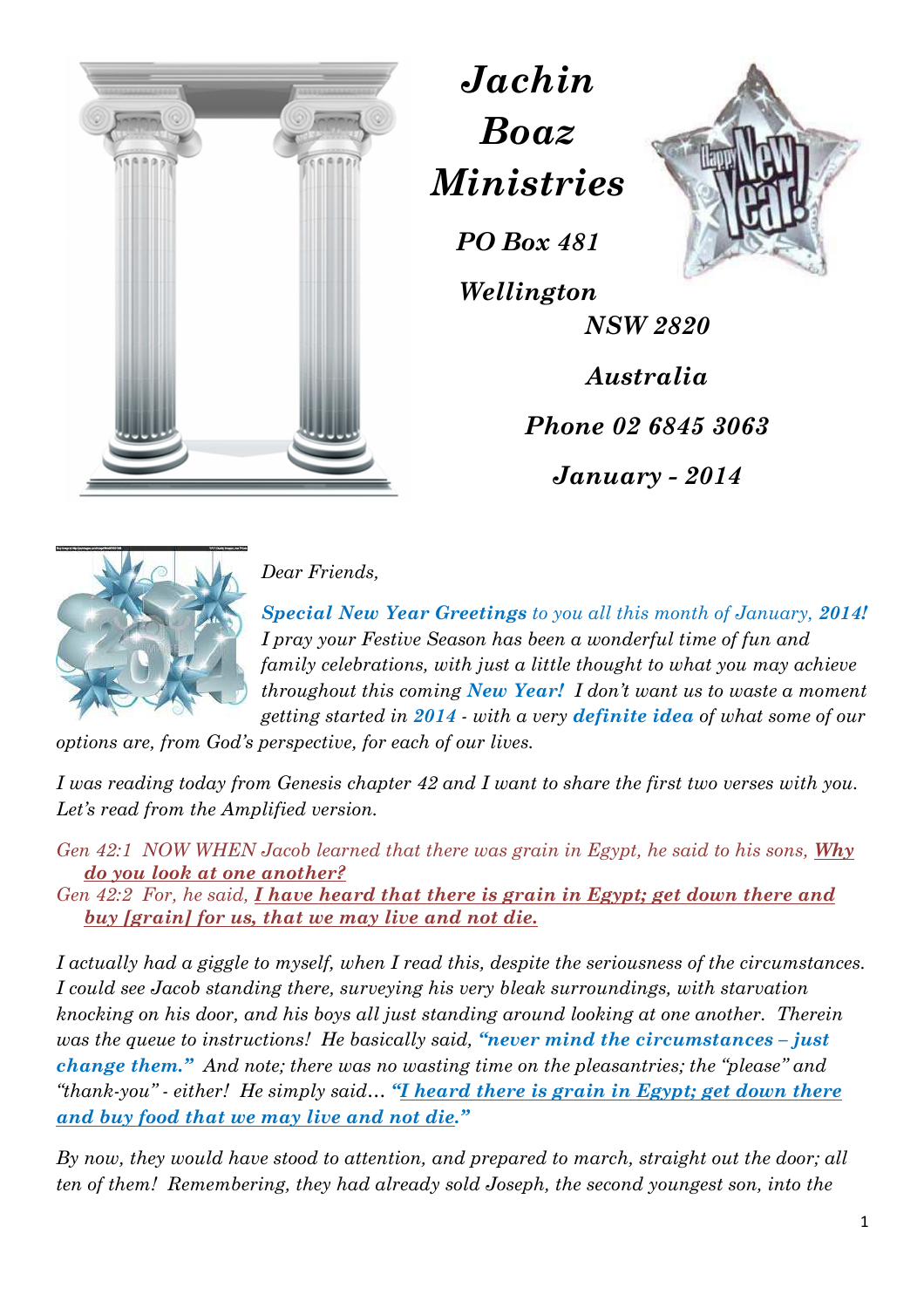*hands of the Egyptians, prior to this famine in the land. A grieving from which Jacob had never recovered – to the point that, he kept the youngest boy, Benjamin, close by; lest some harm come to him also. So, they needed be aware that their Dad was not about to put up with bad behaviour, any more than he was prepared to starve to death. He had ten big burly sons, able bodied enough to go get the job done. So, the visual of all ten of them - knowing that Dad was a little stressed about the serious lack of food in the house, and that they had caused him grief on their last trip - all paints a rather interesting picture!* 

*Jacob was the patriarch of the family, and highly respected in his community. So I figured when Dad spoke with such authority and sternness, they would all stand to attention, awaiting further instruction, before their prompt exit. His request was rather simple. Go acquire food – that life may be sustained!* 

*We do not know what it is like to go without. We truly live in a blessed country. We have abundance all about us. So, we can only but try to imagine life in famine! Think about that for a moment! There are millions of displaced persons globally, who don't necessarily know from day to day how they will survive. Circumstances of all degrees determine these outcomes, but here we have Jacob saying to these grown men, "Don't just stand there looking at one another; don't think about the circumstances – just change them." In other words, put some verbs in your sentences, and do something about how we are living right now. Jacob was elderly, and Benjamin was in his protective custody, and not going anywhere, so these ten big fellows were responsible for the journey and the acquisition of sustenance. I figured by now this band of brothers would have got the message -- loud and clear. So, out the door they went, in search of food from Egypt.* 

*I said back in paragraph one, that I didn't want us to waste any time getting off to a good start in 2014; with some specific plans in hand. Jacob only wanted the same thing. Don't waste time standing there looking at one another; get going and achieve something of value – life! That is great advice! Get going - and acquire for us whatever is necessary to sustain life; that we live and not die. Food! Physical food is essential to a healthy lifestyle, and Jacob was certainly anticipating a successful return trip to supply just that – Food!* 

*Spiritual Food – is equally as important. For without it we surely die – spiritually speaking. That reminds me of a beautiful old song: -* 

*"This world is not my home I'm - just a passin' through; If Heaven's not my home, then Lord what would I do?"* 

*Hence, we need that spiritual food as much as we need physical sustenance. Without the daily instruction from our God, we are doomed to spiritual mal-nourishment! That leads to an emaciated person who usually views death as a serious possibility. And if this is a personal choice, it is a very sad picture of death by starvation. Both in the physical and the* 

*spiritual, we all need food! We cannot survive without it! Just like Jacob and his boys – without help from Egypt, starvation was a very imminent possibility. Hence, Jacob's responses to those dumb-struck boys, all standing around looking at one another; go do something, and do it now!*